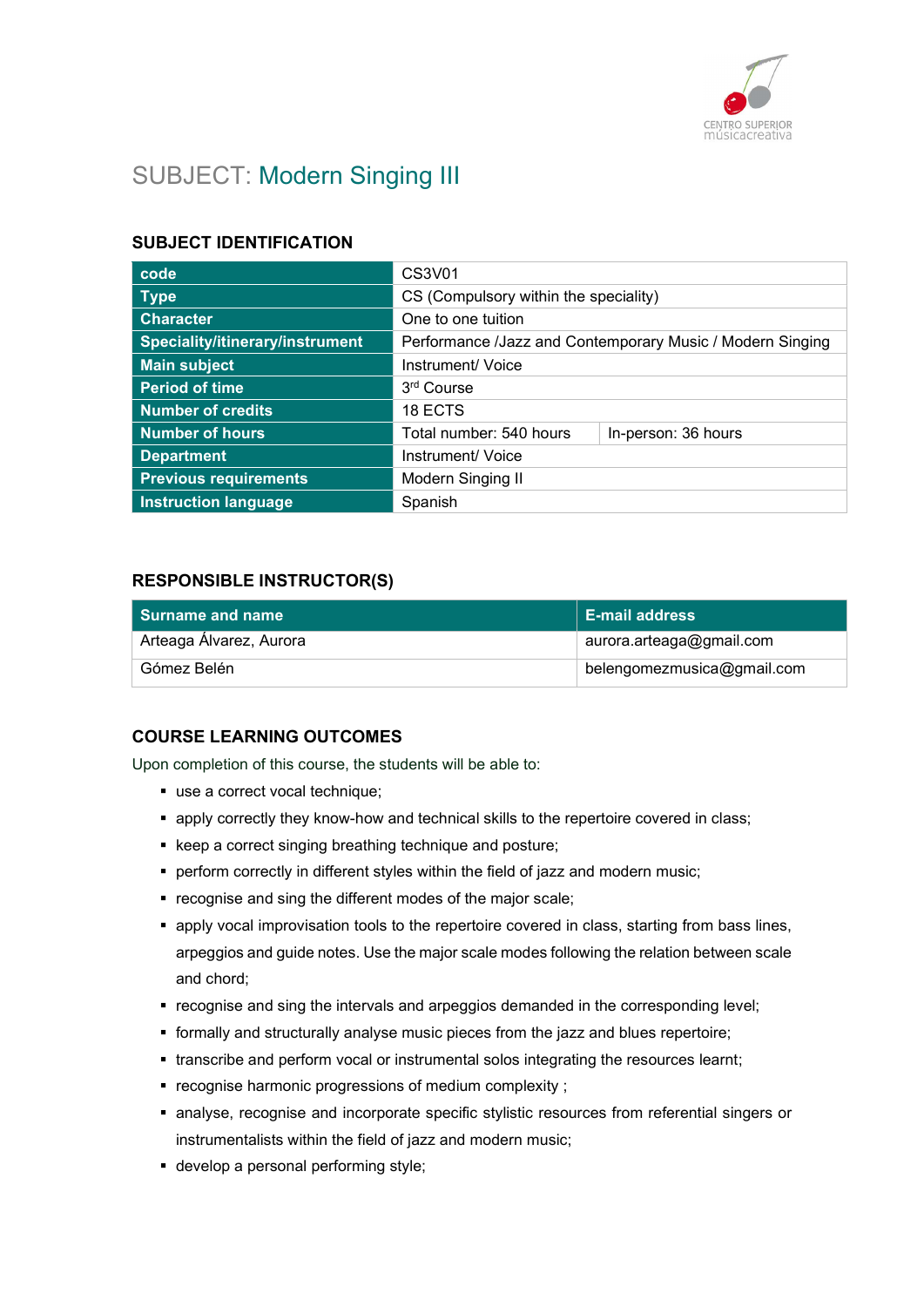

- create an articulated arrangement, providing personal ideas and keeping the essence of the original composition;
- sing melodies of medium complexity at first-sight.

### COURSE CONTENTS

| <b>Thematic block</b>                          | <b>Theme/Repertoire</b>                                                                                                                                                                                                                                                                                   |
|------------------------------------------------|-----------------------------------------------------------------------------------------------------------------------------------------------------------------------------------------------------------------------------------------------------------------------------------------------------------|
| I. Scales                                      | Theme 1. Symmetric diminished half-whole and whole-half,<br>harmonic major, whole tone.                                                                                                                                                                                                                   |
| II. Arpeggios                                  | Theme 2. Review of the arpeggios learnt in previous years.                                                                                                                                                                                                                                                |
| III. Arpeggios and guide                       | Theme 3. Jazz Blues, Rhythm changes and Coltrane Changes.                                                                                                                                                                                                                                                 |
| tones in harmonic<br>progressions              | Theme 4. Study of standard and/or progressions in other music<br>styles using odd meters                                                                                                                                                                                                                  |
| IV. Repertoire performance                     | Performance of the jazz repertoire and related styles, applying the<br>technical, rhythmic, stylistic aesthetic and expressive resources<br>adequate for each case.                                                                                                                                       |
| V. Improvisation                               | Work from bass lines, arpeggios and guide tones. Use of modes of<br>the major scales. Delivery of an harmonic scheme of (at least) two<br>themes in order to use them as case study, including bass lines,<br>arpeggios and guide tones. Improvisation over rhythm changes and<br><b>Coltrane Changes</b> |
| <b>VI. Reading</b>                             | Singing at first sight melodies in simple tonalities including<br>intervallic shifts in 3rd, 4th, 5th, 6th and 7th.                                                                                                                                                                                       |
| VII. Ear training applied to<br>the instrument | Recognition and practice of intervals, arpeggios and scales.                                                                                                                                                                                                                                              |
| <b>VIII. Concepts</b>                          | As proposed by the instructor or based on the suggestions made by<br>the student                                                                                                                                                                                                                          |
| IX. Styles                                     | Practice of different styles                                                                                                                                                                                                                                                                              |
| X. Personal sound<br>research                  | Individual tutorial class to address the research and work in order to<br>develop a personal sound/style                                                                                                                                                                                                  |

### STUDENT´S STUDY HOURS PLANNING

| <b>Activity type</b>                                           | Total hours |
|----------------------------------------------------------------|-------------|
| <b>Theoretic activities</b>                                    | 5 hours     |
| <b>Practice activities</b>                                     | 25 hours    |
| Other mandatory training activities (seminars, workshops etc.) | 2 hours     |
| <b>Test taking</b>                                             | 4 hours     |
| <b>Student self-study hours</b>                                | 484 hours   |
| <b>Practice preparation</b>                                    | 20 hours    |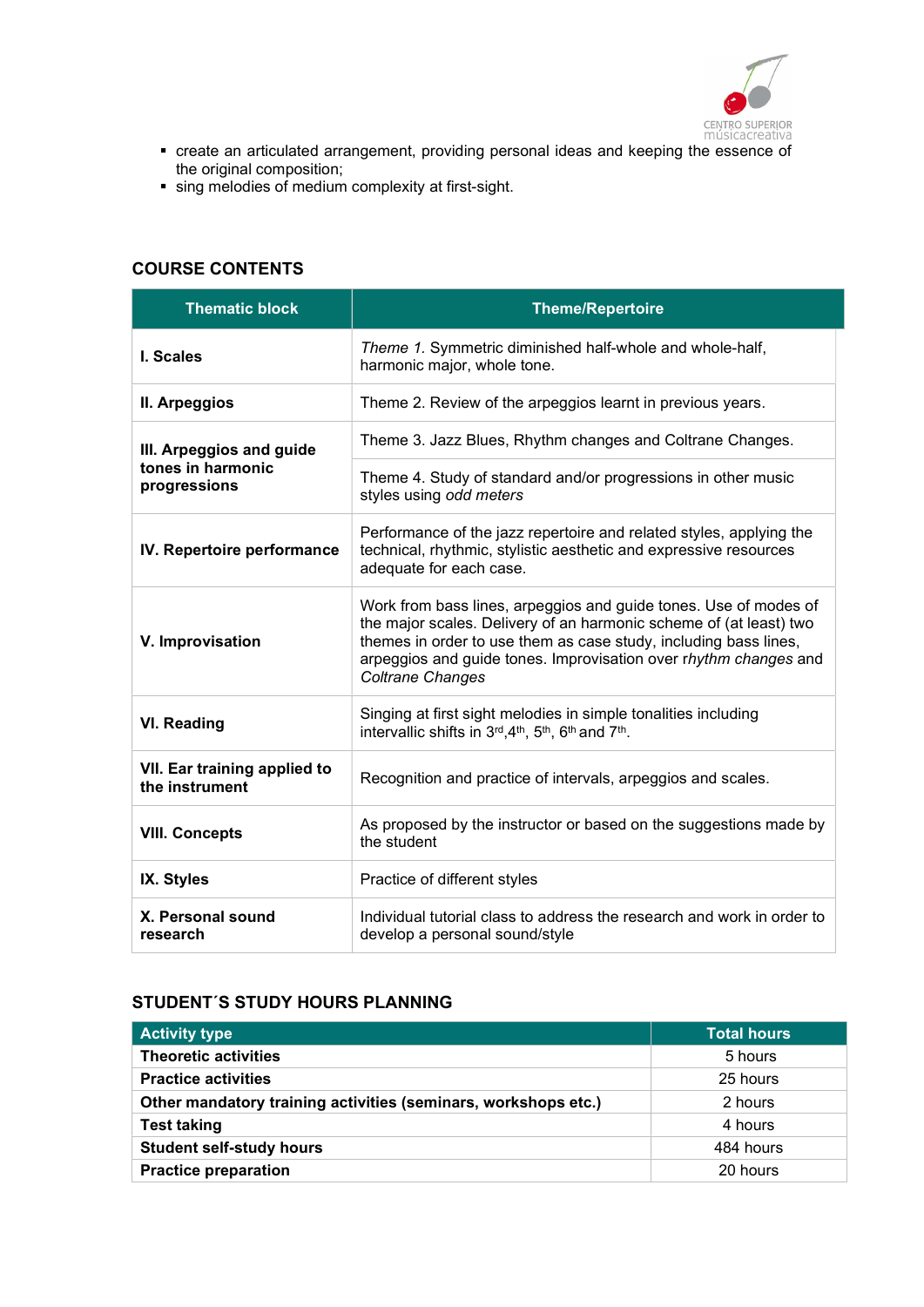

### **METHODOLOGY**

| <b>Theoretical activities</b>                                                | Theoretical/conceptual explanations and analysis of different<br>examples coming from all the most relevant music styles.                                                           |
|------------------------------------------------------------------------------|-------------------------------------------------------------------------------------------------------------------------------------------------------------------------------------|
| <b>Practical activities</b>                                                  | Practical application of what has been studied in class through<br>transcriptions, collective group intonation, performance with<br>instrument, sight-reading, rhythms composition. |
| <b>Other training mandatory</b><br>activities (workshops,<br>seminars, etc.) | Attend and participate in the events considered relevant for their<br>training (Meet the Artists sessions, concerts, rehearsals etc.).                                              |

### ASSESSMENT TOOLS

|                                                                                 | <b>Participation:</b> The students must actively participate in class, proving<br>interest and/or understanding of the content covered.                                                                                                  |
|---------------------------------------------------------------------------------|------------------------------------------------------------------------------------------------------------------------------------------------------------------------------------------------------------------------------------------|
| <b>Theoretical activities</b>                                                   | Continuous evaluation: The students must fulfil the requested<br>assignments during the whole academic course, proving research<br>ability and practice synthesis skills concerning theoretical concepts<br>linked to performance.       |
| <b>Practical activities</b>                                                     | Participation: The students must actively participate in class, proving<br>interest and/or understanding of the content covered.                                                                                                         |
|                                                                                 | Continuous evaluation: The students must fulfil the requested practical<br>assignments during the whole academic course based on to team-<br>work dynamics and also prove writing and oral skills, beside<br>performing skills.          |
|                                                                                 | Performance exams: The students must take at least two exams<br>during the academic course in order to show the practical skills<br>acquired and the practical assimilation of the course contents,<br>following the tests instructions. |
| <b>Other educational mandatory</b><br>activities (workshops,<br>seminars, etc.) | <b>Participation:</b> The students must actively participate in the different<br>relevant events as considered by the instructor or by the degree<br>coordinators.                                                                       |

#### ASSESSMENT CRITERIA

| <b>Theoretical activities</b> | To apply to the performance in a reasoned way a conceptual/<br>theoretical framework and analyse consequently examples from the<br>most relevant music styles and from each performing technique                                                  |
|-------------------------------|---------------------------------------------------------------------------------------------------------------------------------------------------------------------------------------------------------------------------------------------------|
| <b>Practical activities</b>   | To prove technical and performing skills through performing tests and<br>through technical, sight-reading and improvisation exercises that will<br>enable the identification of problematics and the improvement and<br>development of new tools. |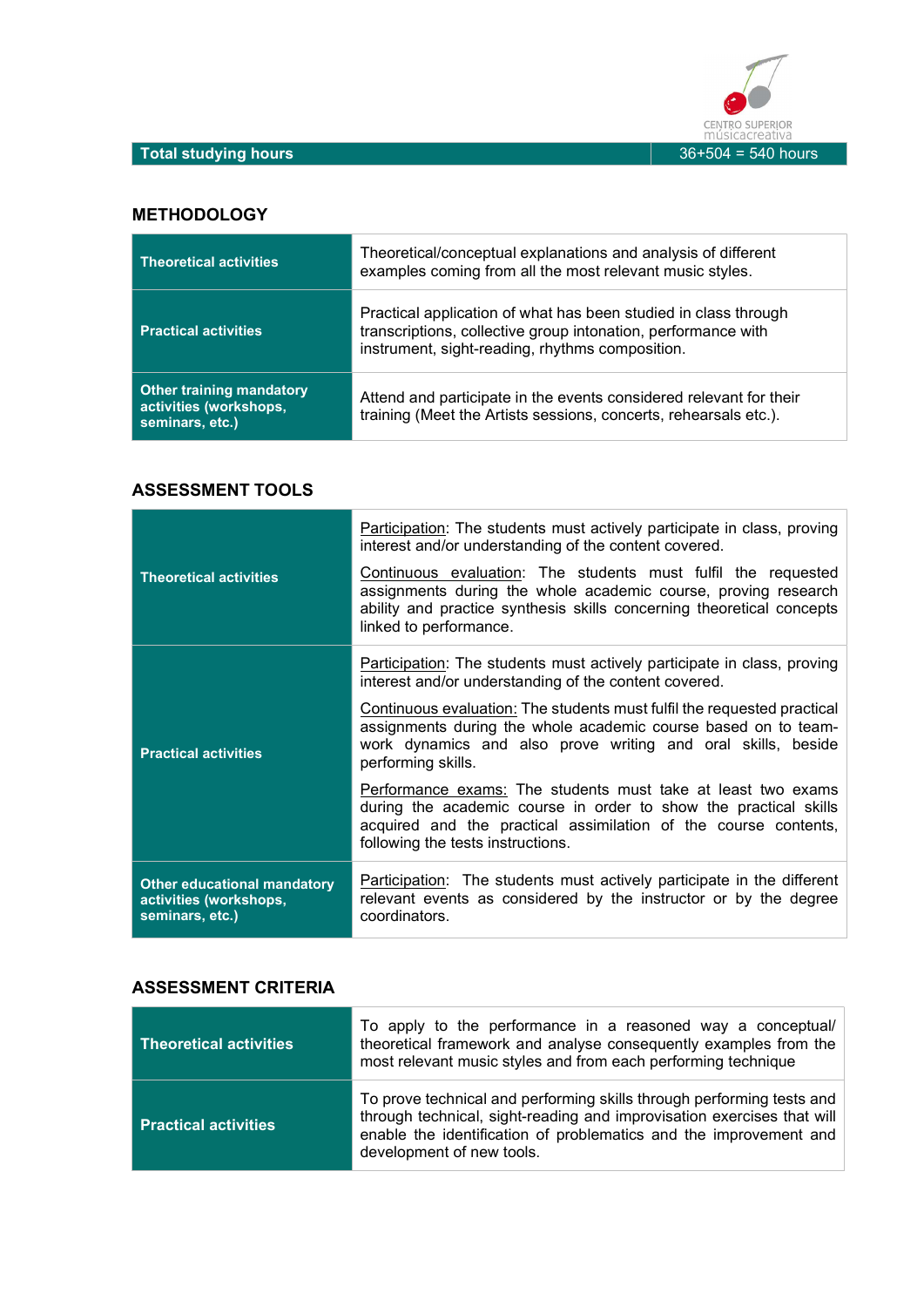

Other training mandatory activities (workshops, seminars, etc.)

To attend and participate events considered relevant for their education (Meet the artists sessions, invited professors sessions, concerts and rehearsals)

#### GRADE DETERMINATION SYSTEM

#### Grade determination system in continuous assessment

|                       | Grade percentage |
|-----------------------|------------------|
| Continuous assessment | 20%              |
| Mid-term exam         | 30%              |
| Final exam            | 50%              |
| Total                 | 100%             |

#### Grade determination system in cases of loss of continuous assessment right

|            | <b>Grade percentage</b> |
|------------|-------------------------|
| Final exam | 80%                     |
| Total      | 80%                     |

#### Grade determination system for the extraordinary assessment call

|             | Grade percentage |
|-------------|------------------|
| Retake exam | 100%             |
| $\tau$ otal | 100%             |

#### Grade determination system for students with disabilities

In principle, the grade determination system for students with disabilities will be carried out following the criteria set for the rest of the students, ensuring equal opportunities and conditions for all the students. However, if necessary, the instructor in charge will take into account the type of disability of the concerned student. Should the situation apply, the assessment conditions will be adapted in accordance to the limitations of the corresponding disability.

These considerations will be established once the concerned student enrols in the corresponding courses. For the official records, the student and/or the student representative will be requested to present the corresponding disability report for the official accreditation.

|                       | Grade percentage |
|-----------------------|------------------|
| Continuous evaluation | 20%              |
| Mid-term exam         | 30%              |
| Final exam            | 50%              |
| Total                 | 100%             |